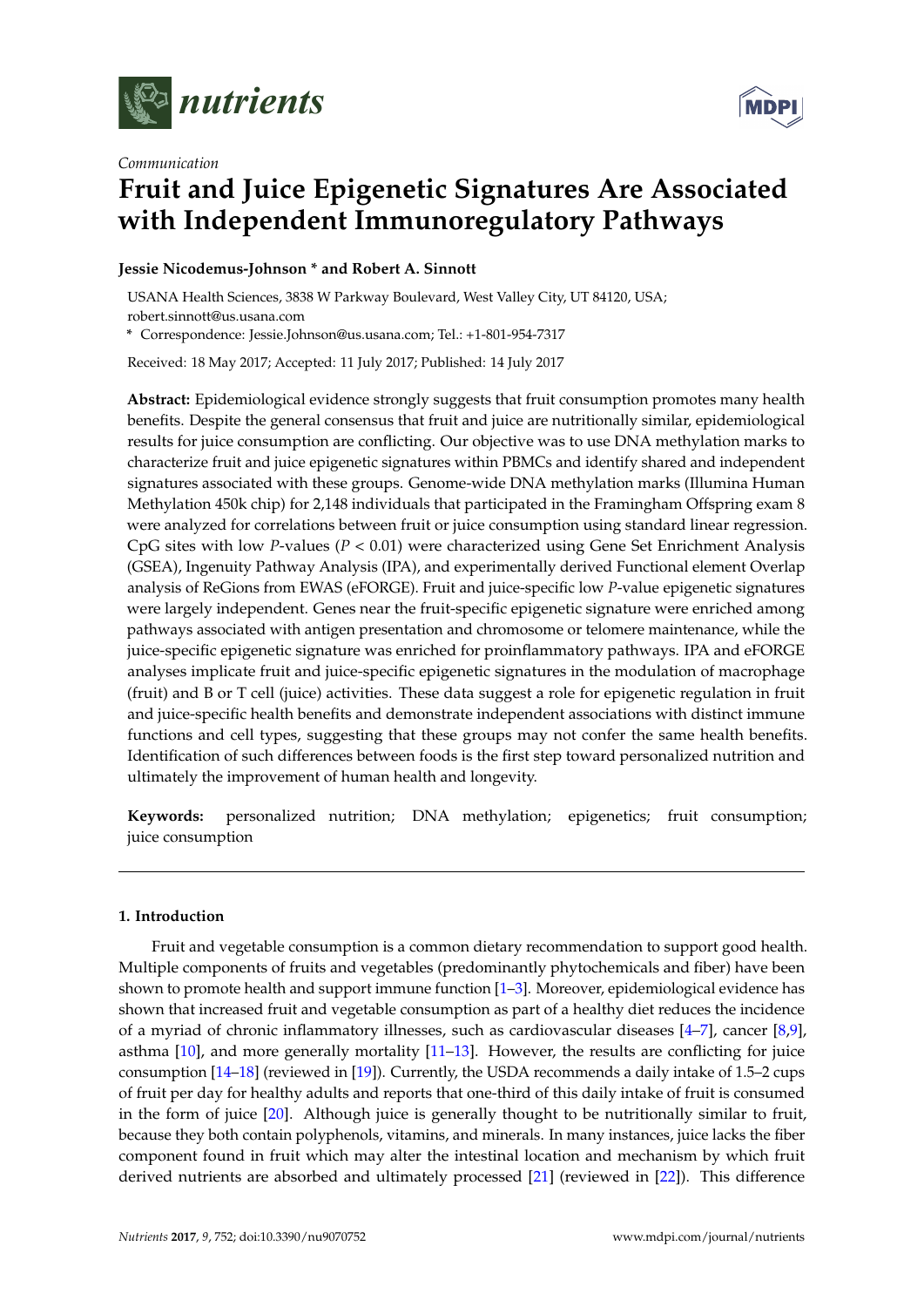could result in different health benefits conferred by each group. Given the broad role that fruit and juice consumption plays on immune function, such as inflammatory response and oxidative stress (reviewed in [\[2\]](#page-7-3)), surprisingly little is known about the underlying molecular mechanisms by which these immunological health benefits are conferred. Knowledge of the mechanisms by which fruit or juice consumption modulate intrinsic cell signaling pathways and how these pathways relate to normal physiological function may contribute to improvement in human health and longevity, through personalization of nutritional intake.

Epigenetics is a growing field that is capable of identifying underlying pathways associated with complex phenotypes. DNA methylation in particular is widely studied and has been shown to be a marker of environmental changes associated with disease (reviewed in [\[23\]](#page-8-12)) and nutrition [\[3](#page-7-1)[,24](#page-8-13)[,25\]](#page-8-14). Identification of epigenetically-regulated pathways and molecules associated with these states have been instrumental in understanding the underlying molecular mechanisms associated with disease [\[26](#page-9-0)[–28\]](#page-9-1) or nutritional states [\[29](#page-9-2)[,30\]](#page-9-3) (reviewed in [\[31\]](#page-9-4)). We hypothesized that the epigenetic signatures associated with fruit or juice intake will provide insight into the molecular mechanisms that underlie previously established physiological effects on immune function as well as allow assessment of the degree of shared and independent pathways between these two groups. To this end, we analyzed genome-wide DNA methylation profiles from 2,148 individuals of the Framingham Offspring cohort and discovered that fruit and juice consumption are largely comprised of independent epigenetic signatures (approximately 2% overlapping CpG sites) that target approximately 18% of the same genes. Pathway analyses demonstrate that genes near the fruit-associated epigenetic signature are enriched for immunosurveillance as well as DNA repair and maintenance pathways. While genes near the juice-associated epigenetic signature are enriched for proinflammatory signaling and immunotolerance pathways. Collectively, these data suggest that fruit and juice consumption associate with distinct areas of immune function, hinting that these foods may not confer the same health benefits.

#### **2. Materials and Methods**

#### *2.1. Study Participants*

The present study included 2,148 Caucasian individuals that participated in the Framingham Heart Study Offspring cohort exam 8 from 2005–2008 and had all relevant phenotype information and genome-wide DNA methylation data available. Participants consisted of 979 men and 1,169 women ranging in age from 40–92 (median 65). As previously described [\[32\]](#page-9-5), the FHS offspring cohort was recruited in 1971 and included 5124 offspring from the original FHS cohort and their spouses. Anthropomorphic measurements used were obtained at the Offspring exam 8.

#### *2.2. Dietary Measures*

Dietary intake was assessed with the semi quantitative Framingham food frequency questionnaire (FFQ) [\[33,](#page-9-6)[34\]](#page-9-7). FFQs were mailed to non-institutionalized participants before the examination and the participants were asked to bring the completed questionnaire to their appointment. Participants reported how often, on average, they consumed a standard portion of each food item during the past year. Reported frequencies were used to estimate the number of usual daily/weekly servings of each item. Derived weekly servings of each food item were used in our analyses and used to create 2 categories: fruit and juice (Table S1). We used the residuals method to adjust the assessed foods for total energy intake.

#### *2.3. DNA Methylation Data Processing*

DNA isolated from peripheral blood mononuclear cells (PBMCs) were assayed previously with the Infinium Human Methylation450K Bead Chip [\[35\]](#page-9-8) (Illumina) and deposited in dbGaP [Study Accession: phs000724.v6.p10]. Genome-wide DNA methylation levels from 2,619 FHS participants were available for download. Probes located on the sex chromosomes or those that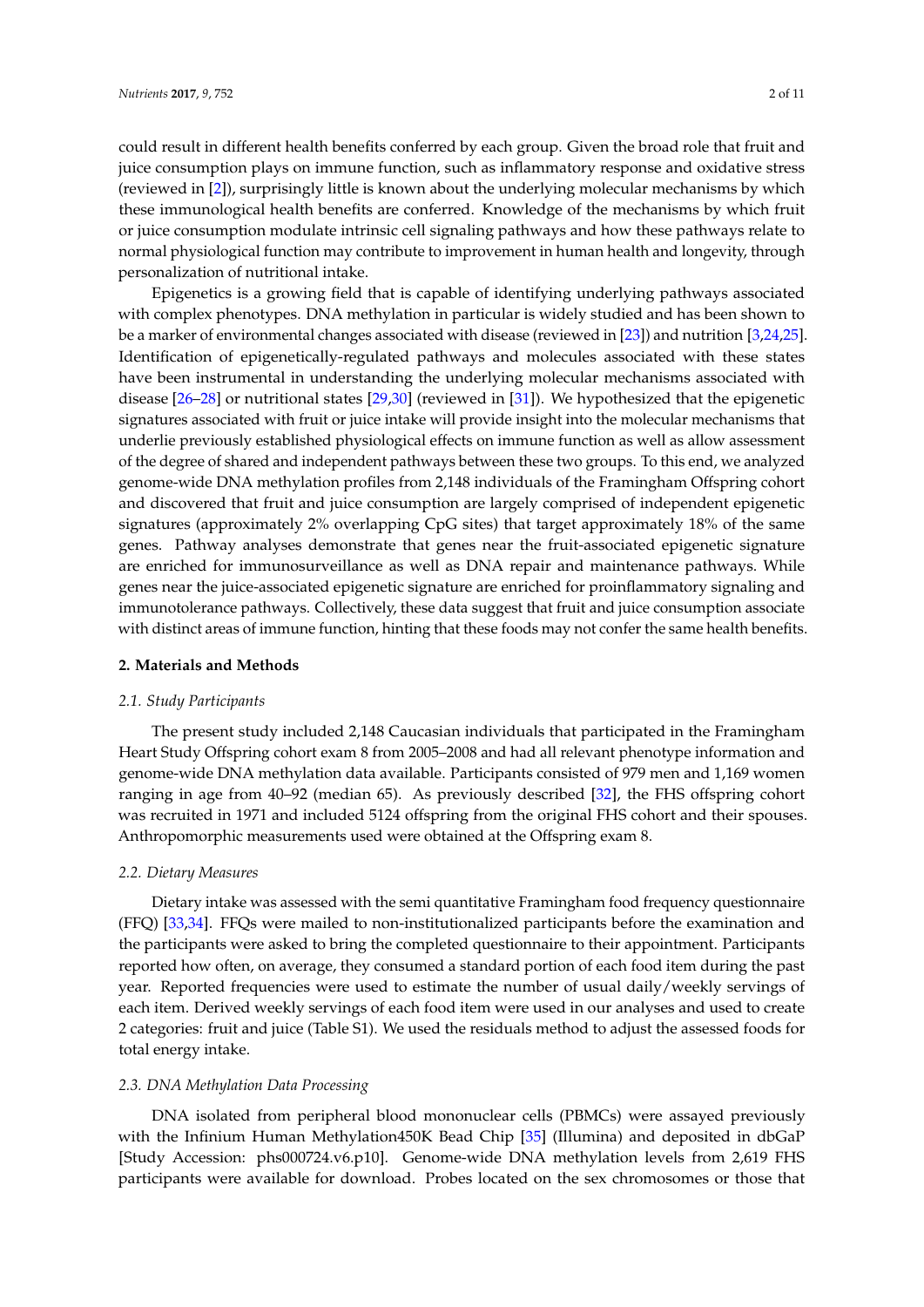further analysis.

had detection *P*-values greater than 0.001 in 75% of samples were removed. Those mapping to more than one location in a bisulfite-converted genome or overlapping with the location of known single nucleotide polymorphisms (SNPs) were also removed [\[36\]](#page-9-9). Among the 485,000 probes on the array, 325,963 probes were carried forward and processed using the minfi package [\[37\]](#page-9-10). Infinium type I and type II probe bias was corrected for using the subset-quantile within array normalization (SWAN) algorithm [\[38\]](#page-9-11). Raw probe values were corrected for color imbalance and background by controls normalization. Methylation levels are reported as β values, which are the fraction of signal obtained from the methylated beads over the sum of methylated and unmethylated bead signals. Among the 2619 individuals available for analysis, 12 individuals failed QC and were removed from

Principal component analysis was used to determine the effects of known confounding variables on global methylation profiles. Chip, chip location, gender, age, and family relatedness were significantly associated with principal components (Figure S1, Table S2). Family relatedness was determined based on shared pedigrees, which included unrelated spouses as a conservative approach to account for shared environmental factors [\[39\]](#page-9-12). Chip and chip location effects were removed using COMBAT, while protecting fruit and juice consumption [\[40\]](#page-9-13). Surrogate variable analysis (SVA) was used to identify additional unknown technical or biological confounding variables in the COMBAT-adjusted residuals [\[41\]](#page-9-14), such as white blood cell count composition [\[42\]](#page-9-15). Surrogate variables were also strongly associated with known covariates such as age, gender, relatedness, and disease status (Table S3). Residual COMBAT-adjusted methylation β values were used for all subsequent analyses.

#### *2.4. Statistical Analyses*

Data were analyzed using R software (v3.3.1, R Foundation for Staistical Computing, Vienna, Austria). To assess the association of fruit consumption on DNA methylation levels at each CpG site, we performed a linear regression analysis using the R package limma [\[43\]](#page-9-16) with the surrogate variables included as covariates. Gender, phenotype, relatedness, and disease status were captured by SVA (Table S3), and thus were not specifically accounted for in the regression model. Linear regression was performed on the 2,148 Caucasian individuals passing QC for which we had necessary phenotype, FFQ, and DNA methylation information.

Empirical P-values were derived from 10,000 permutations. To assess low *P*-value enrichment, we permuted fruit or juice consumption then used linear regression to assess the correlation between CpG sites with a *P <* 0.01 (low *P*-value CpG sites; *N =* 5,221 and 5,434 for fruit and juice, respectively). Surrogate variables were again included as covariates in this model. We compared the *P*-value distributions between permuted and observed data using a *t*-test and recorded the number of times the permuted distribution was significantly elevated relative to the observed distribution. Empirical *P*-values for enrichment of overlapping low *P*-value CpG sites or nearby genes were determined by randomly selecting 5,221 and 5,434 CpG sites or 4,323 and 4,539 unique genes for fruit or juice consumption and recording the number of times the permuted overlap was greater than the observed overlap of 108 CpG sites or 1,246 genes. Violin plots and Venn diagrams were created using the R package vioplot and VennDiagram. DNase hypersensitivity site (DHS) enrichment for fruit and juice-specific epigenetic signatures were performed using experimentally derived Functional element Overlap analysis of ReGions from EWAS (eFORGE) [\[44\]](#page-9-17). eFORGE only accepts 1000 CpG sites, therefore a threshold of *P <* 0.001 was used for this analysis, resulting in 739 and 749 CpG sites submitted for fruit and juice analyses respectively.

#### *2.5. Pathway Enrichment Analyses*

Pathway enrichment analyses were performed using gene set enrichment analysis (GSEA) [\[45\]](#page-10-0). Genes within 5 kb of a low *P*-value CpG site were used. The top 100 pathways or those with a false discovery rate (FDR) <5% were reported. Gene lists of interest were also interrogated using Ingenuity Pathway Analysis (IPA) and network associations were constructed using the Ingenuity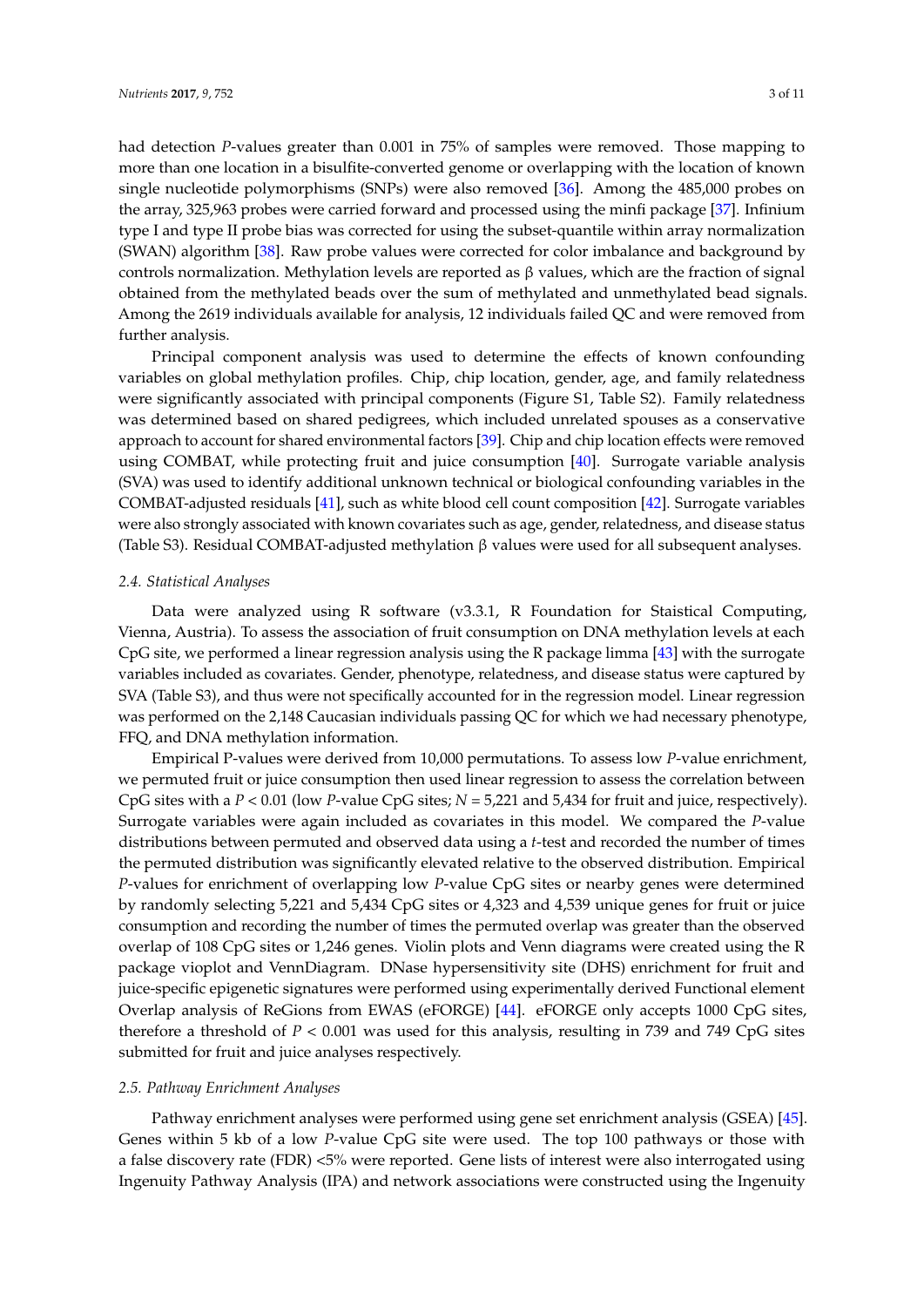Knowledge Base. Network interactions were limited to those known in primary immune cells*,* while all other factors were kept at their default settings. The network score is based on the hypergeometric distribution of the network and is calculated with a right-tailed Fisher exact test to identify enrichment of those genes that were associated with fruit or juice consumption relative to the IPA database. A diagram illustrating the data analysis overview is presented in Figure S2. factors were kept at the network were kept at the network score is based on the network score is based on the h

#### **3. Results** database. A diagram illustrating the data analysis overview is presented in Figure S2.

## *3.1. Fruit and Juice Epigenetic Signatures* **3. Results**

The global effect of methylation changes on epigenetically regulated pathways of complex phenotypes can be ascertained from the combination of multiple CpG sites with relatively small effects and not the effects of individual CpG sites [26,27], thus we tested the P-value distributio[n o](#page-9-18)f each study for an enrichment of low *P*-values (*P* < 0.01). There were 5,221 and 5,434 low *P*-value CpG sites for fruit and juice respectively (blue line; Figure [1A](#page-3-0),B; Tables S4 and S5). Both fruit and juice consumption were enriched for low *P*-values (empirical  $P < 1 \times 10^{-5}$  for both studies; Figure [1C](#page-3-0),D; Figure S3). The epigenetic signatures (*P* < 0.01) associated with fruit or juice consumption were largely independent, with only two percent shared (108 CpG sites) between analyses. This is slightly more independent, with only two percent shared (108 CpG sites) between analyses. This is slightly more than expected by chance (empirical *P =* 0.01; expected overlap = 84). than expected by chance (empirical *P =* 0.01; expected overlap = 84). Figure S3). The epigenetic signatures (*P <* 0.01) associated with fruit or juice consumption were largely

<span id="page-3-0"></span>

of fruit (A) or juice (B) -associated DNA methylation. The y-axis is the  $-\log 10 P$ -value of our regression analysis. -Log 10 P-values (y-axis) correspond to degree of correlation between DNA methylation and fruit consumption. The red line corresponds to a false discovery rate (FDR) threshold of 10%. The blue line corresponds to low *P*-value CpG sites (*P <* 0.01). Violin plot showing the distribution of median permutation P-values ( $N = 10,000$ ) for the 5,221 and 5,434 shared CpG sites from fruit (C) and juice (D) analyses. Venn diagram depicting the number of shared and independent  $CpG$  sites (E) or genes (F) between fruit (red line) and juice (blue line) analyses. **Figure 1.** Fruit and juice epigenetic signatures. Manhattan plot of the 325,963 CpG sites in our analysis

To assess whether low *P*-value CpG sites were near the same genes in each study, sites were To assess whether low *P*-value CpG sites were near the same genes in each study, sites were mapped to the human genome (hg19 coordinates) and the gene with the nearest transcription start mapped to the human genome (hg19 coordinates) and the gene with the nearest transcription start site was recorded. Among low *P*-value CpG sites that were within 5 kb of a gene transcription start site was recorded. Among low *P*-value CpG sites that were within 5 kb of a gene transcription start site in each study, 27% (juice) and 29% (fruit) of associated genes overlapped or were shared between site in each study, 27% (juice) and 29% (fruit) of associated genes overlapped or were shared between analyses (*N =* 1,246). This is enriched by 1.5-fold over the expected number of 804 shared genes analyses (*N =* 1,246). This is enriched by 1.5-fold over the expected number of 804 shared genes (empirical *P <* 1 × 10−<sup>5</sup> ). This suggests that although fruit and juice epigenetic signatures are largely independent, they may be influencing a large portion of the same genes.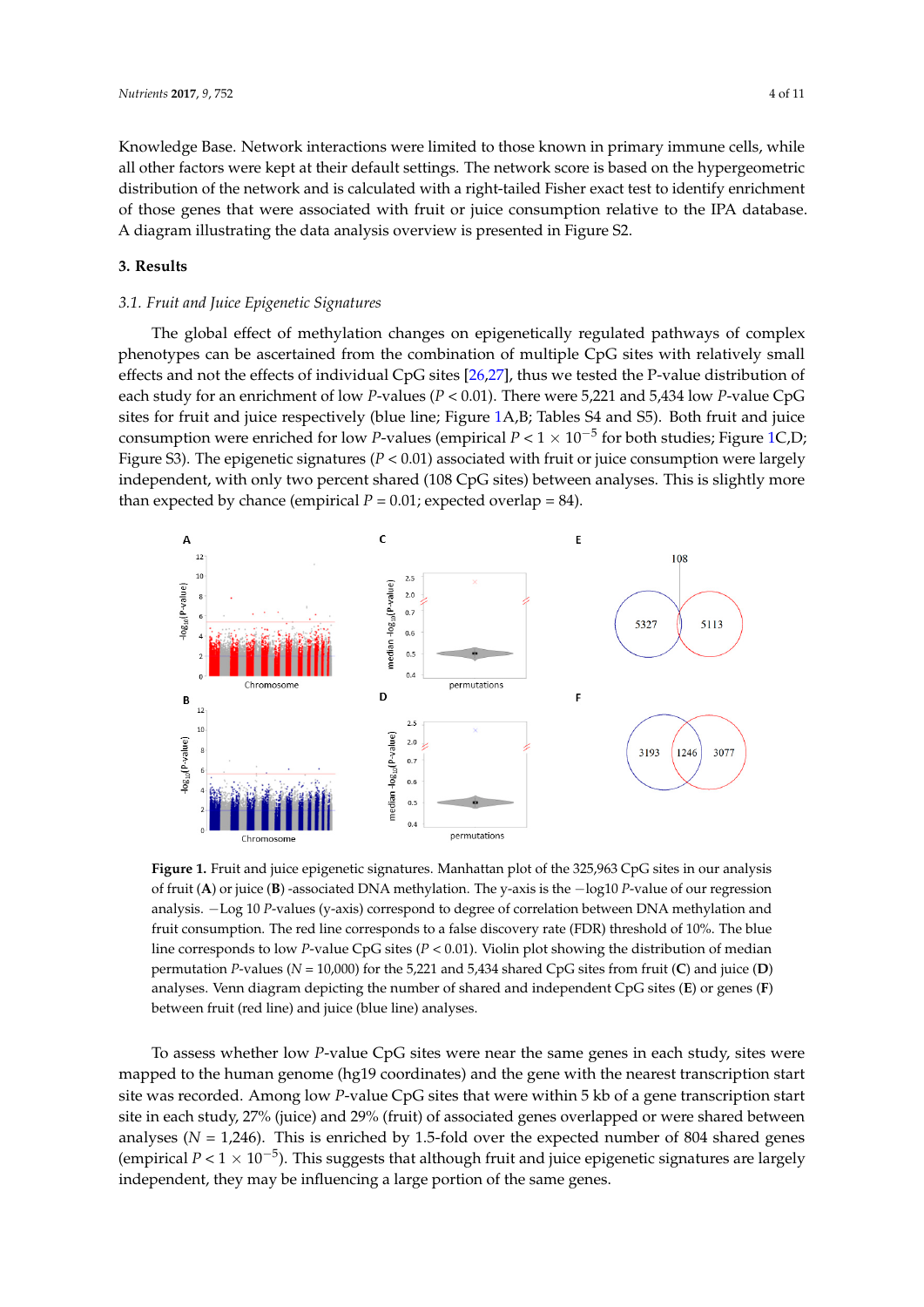#### *3.2. GSEA of Fruit and Juice Epigenetic Signatures*

To determine the pathways enriched among shared genes, we performed two separate gene set enrichment analyses: (1) genes near CpG sites in which the correlation between CpG site methylation levels and food consumption were in the same direction for both groups (*N =* 635 genes), i.e., increased fruit and juice consumption are both associated with increased CpG site methylation levels or increased consumption is associated with decreased CpG site methylation levels and (2) genes near CpG sites in which the correlation between CpG site methylation levels and food consumption were in opposite directions (*N =* 611 genes), i.e., decreased fruit consumption is associated with increased CpG site methylation levels and increased juice consumption is associated with decreased CpG site methylation levels and vice versa. Gene sets from the first analysis were enriched for many pathways associated with extracellular matrix assembly and function which may promote tissue development and homeostasis, such as core matrisome, extracellular matrix organization, and collagens, among others (Table S6A). Gene sets from the second analysis, i.e., genes associated with opposing epigenetic signatures, were enriched for many pathways associated with cell cycle, telomerase regulation, and development, but also genes involved in the immune system, specifically the adaptive immune system and pathways such as antigen processing and cross presentation (Table S6B). This suggests that fruit and juice epigenetic signatures that are associated with the same genes may have opposing influences on cell cycle and immune system-related pathways.

Pathways enriched for genes near fruit and juice epigenetic signatures were identified using GSEA ( $N = 1,843$  and 1,872 genes, respectively). While both fruit and juice epigenetic signatures were near genes enriched for many of the same pathways; immune system, cytokine signaling, and cell cycle for example, the genes and associative cell signaling pathways underlying these enrichments are quite different and unique to each group. The juice-specific epigenetic signature was enriched for innate and adaptive immune system genes, more specifically *transforming growth factor (TGF)-β*, *vascular endothelial growth factor (VEGF), toll-like receptor (TLR)4* and *nuclear factor kappa-light chain enhancer of activated B cells (NFk-β)* signaling pathways, among others (Table S7). Juice-specific cytokine signaling pathway genes include *myeloid differentiation primary response (MYD)88*, *interferon regulatory factor* (*IRF)8* and *IRF4*, which are immune specific transcription factors required for immune cell processes such as T cell differentiation to T helper (Th)2 and Th17 or activation of B cells (reviewed in [\[46\]](#page-10-1)). Juice consumption has been broadly associated with enhanced immune function; these data suggest specific epigenetically regulated proinflammatory pathways that may contribute.

In contrast, immune system genes that are associated with the fruit-specific epigenetic signature were enriched for only adaptive immune system pathways, specifically antigen processing presentation. Cytokine signaling genes near the fruit-specific epigenetic signature include *human leukocyte antigen (HLA)-F* and *HLA-DPB1*, both molecules involved in antigen presentation and immune cell activation. This is consistent with a previous interventional study in elderly individuals, where fruit consumption was associated with increased antigen presentation [\[47\]](#page-10-2). Moreover, both groups were enriched for general cell cycle, meiosis and mitosis pathways, but the fruit-specific epigenetic signature was associated with 17% more genes in these pathways than the juice-specific epigenetic signature (75 versus 62 genes, respectively). Additional fruit-specific pathways include those involved in cell cycle regulation and chromosome or telomere maintenance, which are important to promote healthy growth and aging of the immune system (Tables S7 and S8) [\[48,](#page-10-3)[49\]](#page-10-4). Collectively, these data indicate fruit and juice consumption-associated epigenetic modifications may influence different areas of immune system function.

#### *3.3. IPA of Fruit and Juice Epigenetic Signatures Near Shared Genes*

DNA methylation profiles of WBCs are derived from a pool of lymphocytes. To elucidate epigenetically associated pathways that may implicate specific lymphocyte populations, we performed IPA network analyses to identify specific protein–protein interaction networks that are enriched for genes near fruit and juice-specific epigenetic signatures. The fruit-specific analysis resulted in two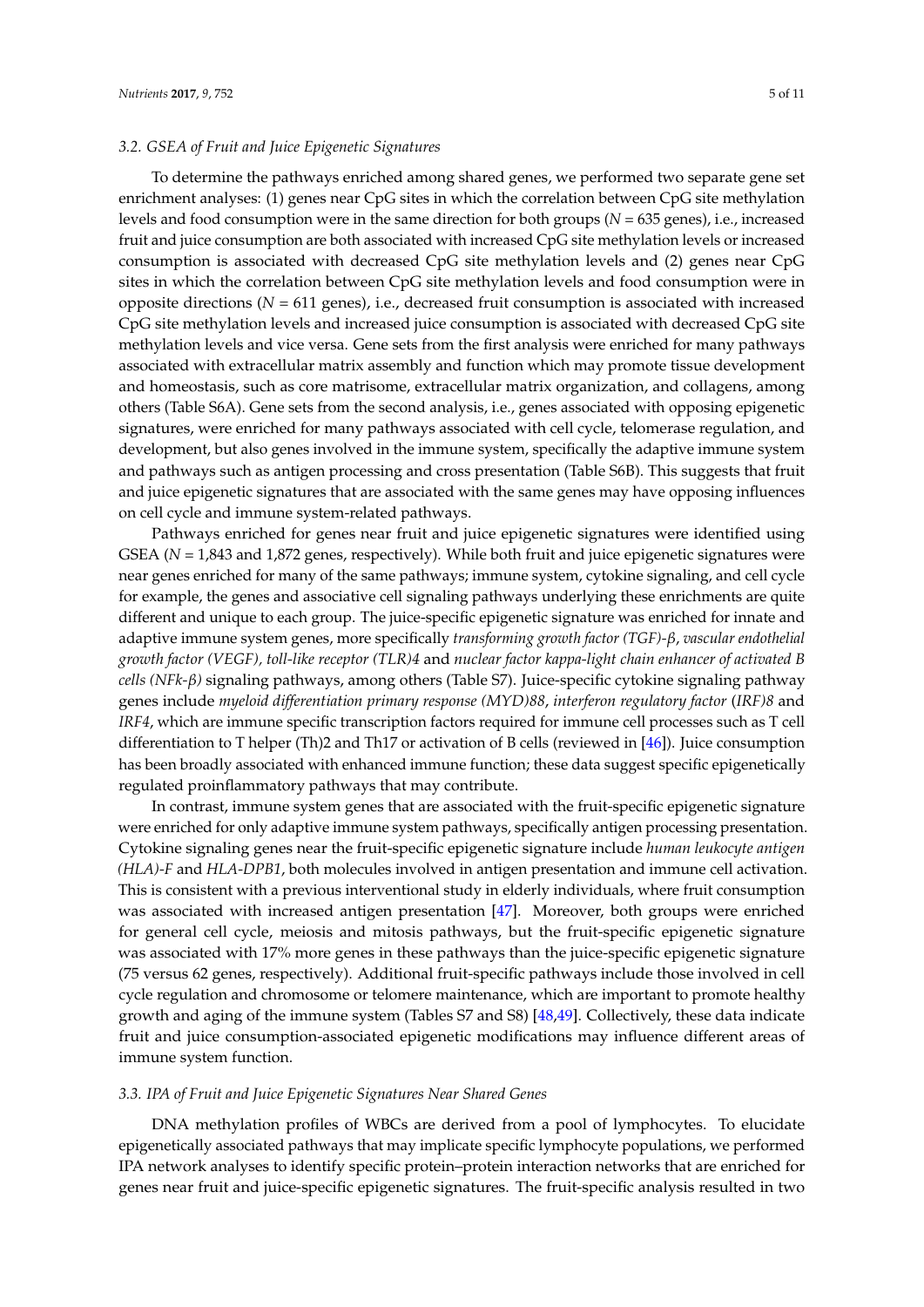significant protein–protein interaction [ne](#page-5-0)tworks (Figure 2A; Figure S4A; network scores 38 for both). One network is centered around colony stimulating factor (CSF)2, chemokine ligand (CCL)4, and cluster of differe[ntia](#page-5-0)tion (CD)4 (Figure 2A), all molecules associated with macrophage attraction, proliferation, and activation [\[50](#page-10-5)[,51\]](#page-10-6). This is consistent with the above GSEA enrichment of antigen presenting processes and suggests that macrophage mediated antigen presentation may be influenced by fruit-specific epigenetic signatures.

The juice-specific analysis also produced two significant networks (Figure 2B; Figure S4B; network The juice-specific analysis also produced two significant networks ([Fi](#page-5-0)gure 2B; Figure S4B; score 38 for both). The first network (Fi[gur](#page-5-0)e 2B) is centered on tumor necrosis factor (TNF) $\alpha$ , a major proinflammatory cytokine that mediates innate immune system acute inflammatory responses, a major proinflammatory cytokine that mediates innate immune system acute inflammatory and CSF3, a molecule that stimulates granulocyte production in bone marrow and release into and CSF3, a molecule that stimulates granulocyte production in bone marrow and release into<br>the bloodst[rea](#page-10-7)m [52]. The second is centered on MYD88, IRF8, IRF4 and inhibitor of DNA binding (ID)3, immune specific transcription factors required for immune cell processes such as T cell differentiation immune specific transcription factors required for immune cell processes such as T cell differentiation<br>to Th2 and Th17 or act[ivat](#page-10-8)ion of B cells [\[53](#page-10-1)] (reviewed in [46]), as well as C-C motif chemokine receptor (CCR)7 a molecule associated with Th1 cell differentiation and tolerance [\[54\]](#page-10-9). These data concur (CCR)7 a molecule associated with Th1 cell differentiation and tolerance [54]. These data concur<br>with GSEA analyses that implicated innate and adaptive immune pathway association with the juice epigenetic signature. Collectively, IPA analyses add further information on fruit or juice-specific epigenetic signature. Collectively, IPA analyses add further information on fruit or juice-specific<br>epigenetically associated cell signaling pathways by which immunotolerance (fruit) or inflammatory processes (juice) may be influenced.

<span id="page-5-0"></span>

**Figure 2.** Ingenuity pathway analysis protein–protein interaction networks derived from genes within **Figure 2.** Ingenuity pathway analysis protein–protein interaction networks derived from genes within 5 kb of a low P-value CpG site (*P <* 0.01). (**A**) Fruit associated network 1 is centered on colony 5 kb of a low P-value CpG site (*P <* 0.01). (**A**) Fruit associated network 1 is centered on colony stimulating factor (CSF)2, cluster of differentiation (CD)4, and C-C motif chemokine ligand (CCL)4 stimulating factor (CSF)2, cluster of differentiation (CD)4, and C-C motif chemokine ligand (CCL)4 (network score 38); (**B**) Juice associated network 1 is centered on tumor necrosis factor (TNF) and (network score 38); (**B**) Juice associated network 1 is centered on tumor necrosis factor (TNF) and colony stimulating factor (CSF)3 (network score 38). Genes that were associated with fruit or juice-specific epigenetic signatures are colored in orange or blue, respectively.

## *3.4. DHS Enrichment Analysis 3.4. DHS Enrichment Analysis*

To increase our knowledge of the immune cell populations that are associated with juice and To increase our knowledge of the immune cell populations that are associated with juice and fruit-specific epigenetic signatures, we scanned genome-wide DNase hypersensitivity sites from fruit-specific epigenetic signatures, we scanned genome-wide DNase hypersensitivity sites from specific immune cell populations for enrichment of these signatures using the online program specific immune cell populations for enrichment of these signatures using the online program eFORGE [44]. The fruit-specific epigenetic signature (*N =* 739 CpG sites; *P <* 0.001) was enriched eFORGE [\[44\]](#page-9-17). The fruit-specific epigenetic signature (*N =* 739 CpG sites; *P <* 0.001) was enriched within natural killer (NK) cell DHS (*P =* 0.00011; Figure S5A). The juice-specific epigenetic signature within natural killer (NK) cell DHS (*P =* 0.00011; Figure S5A). The juice-specific epigenetic signature ( $N = 749$  CpG sites;  $P < 0.001$ ) was enriched for primary peripheral blood T, NK, and B cell DHS, as well as primary monocyte DHS (*P =* 5.14 × 10−<sup>6</sup> , 9.17 × 10−<sup>6</sup> , 0.0018, 4.65 × 10-4 respectively; Figure S5B).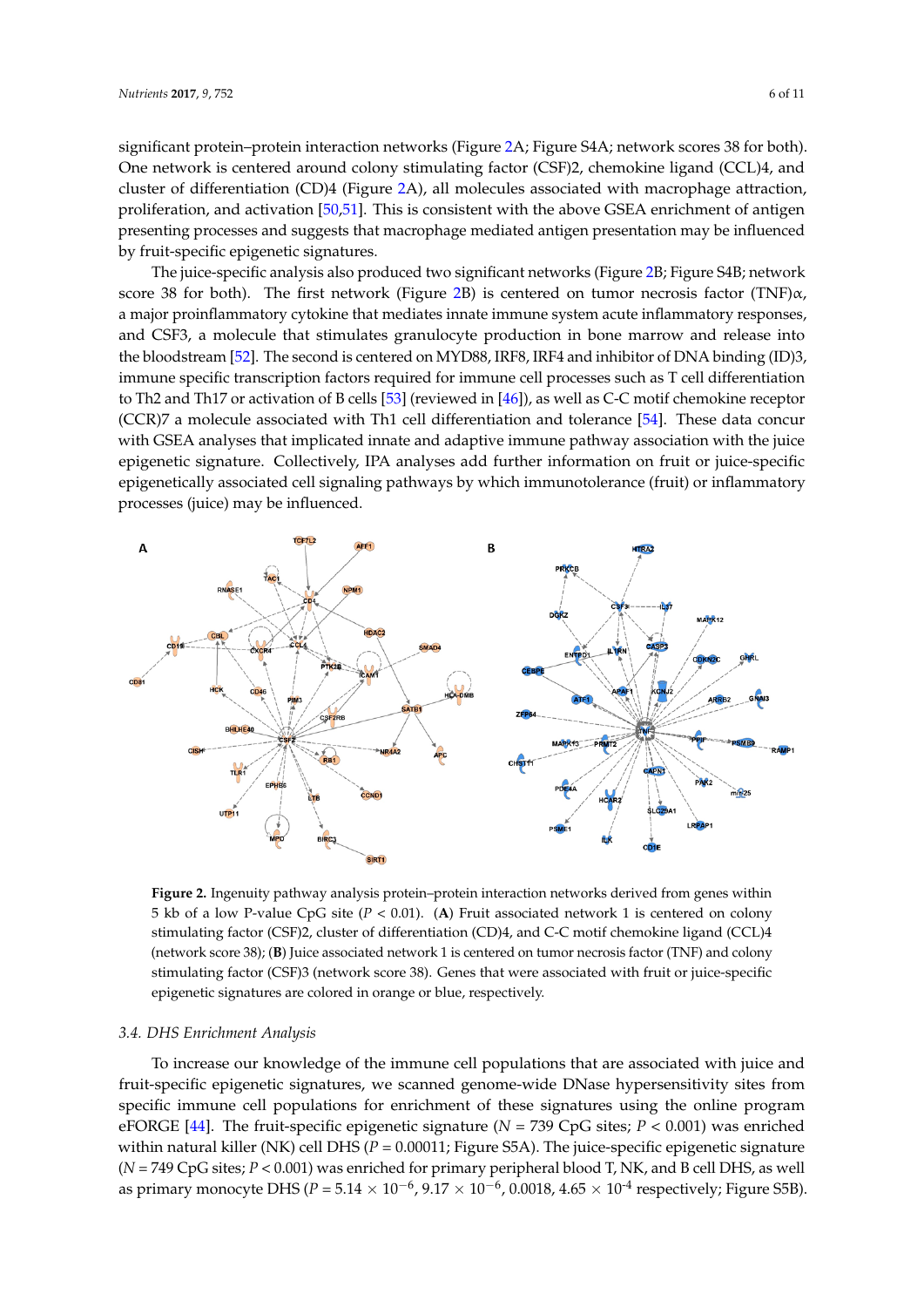This is consistent with IPA analyses, which highlight the enrichment of cell signaling pathways associated with B and T cell differentiation and activation. To assess the direction of effect, i.e., whether increased juice consumption was correlated with reduced CpG site methylation levels (negatively correlated) or with increased methylation levels (positively correlated), we stratified the CpG sites with a *P <* 0.001 by those that were positively or negatively correlated with fruit or juice consumption and re-ran the eFORGE analyses. There was not an enrichment for either subset of fruit-specific CpG sites or positively correlated juice CpG sites (Figure S5C–E). Negatively correlated CpG sites were enriched for primary T (*P* = 2.22 × 10<sup>-4</sup>) and NK (*P* = 5.63 × 10<sup>-5</sup>) cell DHS (Figure S5F), suggesting that increased juice consumption may reduce global DNA methylation levels within DHS of specific primary immune cell populations, specifically T and NK cell regulatory regions.

To better understand what pathways the above sites may influence in B and T cells, we performed IPA protein–protein interaction network analysis to identify specific pathways enriched for genes near low *P*-value CpG sites that had less methylation with increased juice consumption. This analysis produced two networks. One network was centered on TNF (Figure S6; network score = 43) a major proinflammatory molecule, while the second was centered on ID3, protein tyrosine phosphatase, non-receptor type 6 (PTPN6), and CCR7 (network score = 43), molecules involved in hematopoietic cell differentiation [\[55\]](#page-10-10) and tolerance [\[54,](#page-10-9)[56\]](#page-10-11). Reduced methylation in promoter regions is frequently associated with increased gene expression, therefore the observed reduction in promoter methylation with increased juice intake may enhance pathway signaling upon NK or T cell activation. Interestingly, increased NK cell lytic activity has been associated with increased fruit juice consumption [\[57\]](#page-10-12). Collectively, this suggests that juice-specific epigenetic signatures may promote enhanced immune responses among activated NK and T cells, a subset of which also supports increased cell differentiation and immunotolerance.

#### **4. Discussion**

The field of nutritional epigenomics allows the molecular level assessment of nutrient-induced changes in the body through the identification of nutrient-gene or more globally nutrient–pathway interactions. Nutrient-induced epigenetic modifications can alter a myriad of cellular responses to environmental stimuli [\[58\]](#page-10-13), such as immune response to infection. We applied this approach to compare and contrast the epigenetically associated pathways correlated with fruit or juice consumption in PBMCs. In general, our findings support the well-defined effect of fruit and juice consumption on immune health, specifically reduced DNA damage and immune system activation (reviewed in [\[2,](#page-7-3)[59\]](#page-10-14)). Moreover, we demonstrate that fruit and juice-associated epigenetic signatures are distinct from one another and associated with different underlying cell signaling pathways. This was observed not only in independent fruit and juice-specific epigenetic signatures but also among shared genes which appeared to be associated with opposing epigenetic signatures (and presumably gene expression) among immune related pathways. This is in contrast to the common conception that fruit and juice are nutritionally similar and thus confer similar beneficial effects. In fact, the data presented suggest that fruit and juice consumption modulate different aspects of immune function, with genes near the juice epigenetic signature enriched for pathways associated with proinflammatory response and immunotolerance, while genes near the fruit epigenetic signature are enriched for immunosurveillance and chromosome or telomere maintenance pathways. Collectively, our results suggest that fruit and juice consumption may not confer the same immune health benefits and provides novel pathways and immune functions for further study.

The epigenetic differences observed in our study may be attributable to variation in fruit fiber content between fruit and juice. Fiber, a largely indigestible molecule, alters the digestion rate of co-consumed nutrients and thus influences the intestinal location and mechanism by which fruit derived nutrients are absorbed and ultimately processed (reviewed in [\[22\]](#page-8-11)). Much of this variation in intestinal absorption is likely due to variation in breakdown of nutrients by intestinal microbiota [\[21](#page-8-10)[,60](#page-10-15)[,61\]](#page-10-16), which vary in composition throughout the intestine. In support of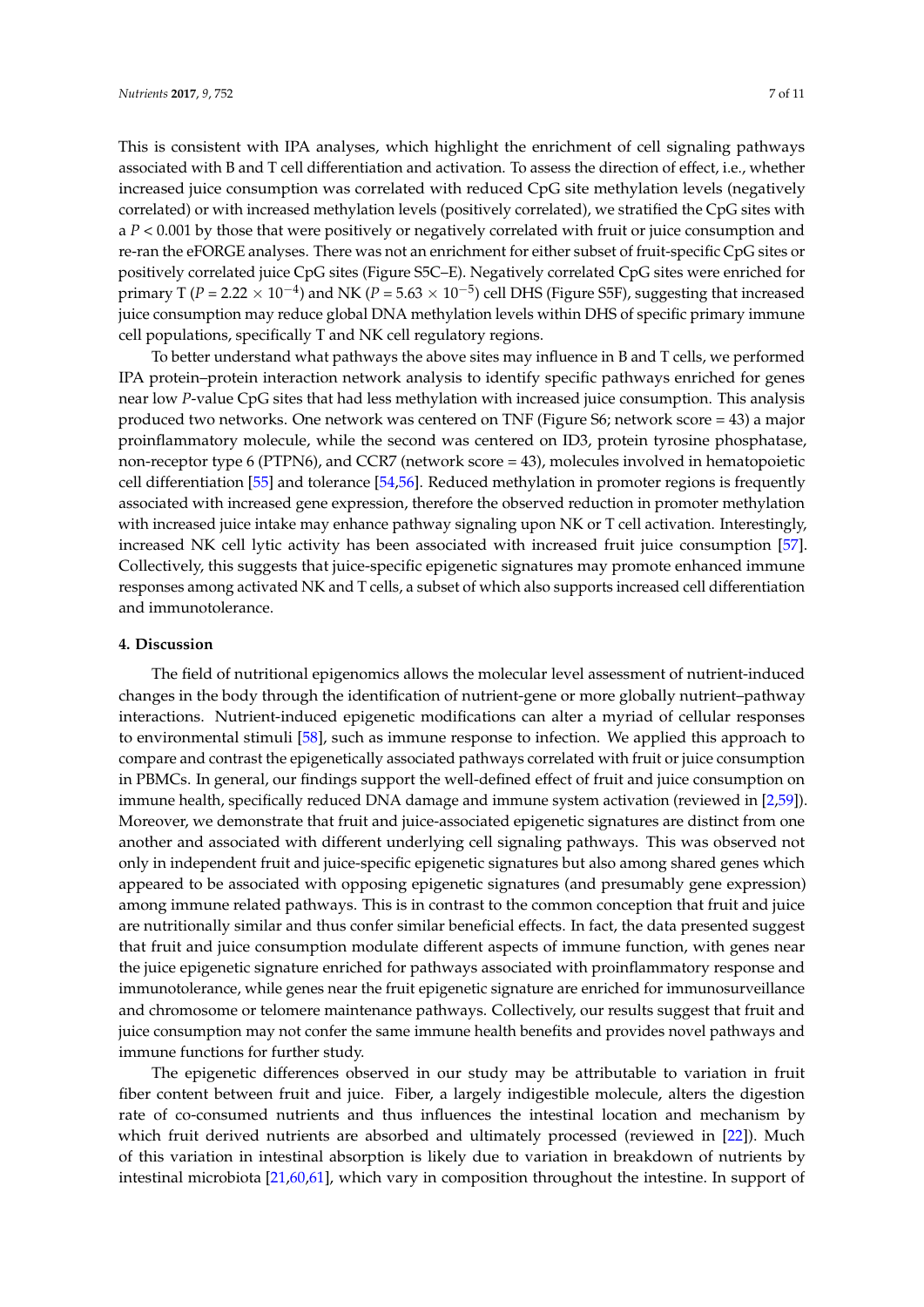this, an observational study demonstrated that the anti-inflammatory effects of fruit and vegetable consumption were higher in individuals with elevated fiber intake from fruit and vegetables [\[62\]](#page-10-17). This suggests that individuals who consume more juice may benefit from ingestion of additional forms of fruit fiber. Regardless of the cause, our observational findings warrant further study into the specific immunological benefits of fruit and juice consumption.

We note limitations to our study. Due to the nature of observational studies, our findings are correlative and cannot infer causality. Additionally, we cannot discount that a portion of our findings may be due to additional foods that may be routinely co-consumed with fruit or juice. However, based on the literature support for our conclusions, we believe this is unlikely.

We demonstrate for the first time that juice and fruit consumption are correlated with global epigenetic variation and that these largely independent signatures suggest that fruit and juice consumption influence different immune cell populations and different aspects of immune function, specifically immunosurveillance and proinflammatory pathway activation respectively. Additionally, our analyses implicate novel epigenetically regulated target molecules and pathways associated with these groups that afford new insight into the underlying molecular mechanisms of these associations. An understanding of how nutritional intake contributes to physiological phenotypes, such as immune function, is the first step toward utilization of nutrition to improve human health and ultimately personalized nutrition.

**Supplementary Materials:** The following are available online at [www.mdpi.com/2072-6643/9/7/752/s1,](www.mdpi.com/2072-6643/9/7/752/s1) Figure S1: Principal component analyisis of 2386 individuals with genome-wide DNA methylation data. Figure S2: Data analysis overview diagram. Figure S3: *P-*value distributions of fruit and juice linear regression analysis. Figure S4: Ingenuity pathway analysis protein–protein interaction networks derived from genes within 5 kb of a low *P*-value CpG site. Figure S5: eFORGE analysis of fruit- and juice-specific CpG sites (*P <* 0.001). Figure S6: Ingenuity pathway analysis protein–protein interaction networks derived from genes within 5 kb of a negatively correlated juice-specific low *P*-value CpG site (*P <* 0.01). Table S1: Definitions for fruit and vegetable groupings, Table S2: Principal Component Analysis Outputs, Table S3: Correlation between surrogate variables (columns) and available Framingham traits (rows), Table S4: Linear regression results for fruit consumption, Table S5: Linear regression results for juice consumption, Table S6: Gene set enrichment analysis results (FDR 5%) for shared genes. Table S7: Gene set enrichment analysis results for genes associated with the fruit-specific epigenetic signature. Table S8: Gene set enrichment analysis results for genes associated with the juice-specific epigenetic signature.

**Acknowledgments:** The Framingham Heart Study is conducted and supported by the National Heart, Lung, and Blood Institute (NHLBI) in collaboration with Boston University (Contract No. N01-HC-25195). This manuscript was not prepared in collaboration with investigators of the Framingham Heart Study and does not necessarily reflect the opinions or views of the Framingham Heart Study, Boston University, or NHLBI. Computational analysis of Framingham data was funded by USANA Health Sciences.

**Author Contributions:** R.A.S. and J.N.-J. conceived the study; J.N.-J. designed the experiments; J.N.-J. analyzed the data J.N.-J. wrote the paper.

**Conflicts of Interest:** J.N.-J. and R.A.S. are employed by USANA Health Sciences.

#### **References**

- <span id="page-7-0"></span>1. Sherry, C.L.; Kim, S.S.; Dilger, R.N.; Bauer, L.L.; Moon, M.L.; Tapping, R.I.; Fahey, G.C., Jr.; Tappenden, K.A.; Freund, G.G. Sickness behavior induced by endotoxin can be mitigated by the dietary soluble fiber, pectin, through up-regulation of IL-4 and Th2 polarization. *Brain. Behav. Immun.* **2010**, *24*, 631–640. [\[CrossRef\]](http://dx.doi.org/10.1016/j.bbi.2010.01.015) [\[PubMed\]](http://www.ncbi.nlm.nih.gov/pubmed/20138982)
- <span id="page-7-3"></span>2. Lampe, J.W. Health effects of vegetables and fruit: Assessing mechanisms of action in human experimental studies. *Am. J. Clin. Nutr.* **1999**, *70*, 475S–490S. [\[PubMed\]](http://www.ncbi.nlm.nih.gov/pubmed/10479220)
- <span id="page-7-1"></span>3. Cuevas, A.; Saavedra, N.; Salazar, L.A.; Abdalla, D.S. Modulation of immune function by polyphenols: Possible contribution of epigenetic factors. *Nutrients* **2013**, *5*, 2314–2332. [\[CrossRef\]](http://dx.doi.org/10.3390/nu5072314) [\[PubMed\]](http://www.ncbi.nlm.nih.gov/pubmed/23812304)
- <span id="page-7-2"></span>4. Buil-Cosiales, P.; Martinez-Gonzalez, M.A.; Ruiz-Canela, M.; Diez-Espino, J.; Garcia-Arellano, A.; Toledo, E. Consumption of Fruit or Fiber-Fruit Decreases the Risk of Cardiovascular Disease in a Mediterranean Young Cohort. *Nutrients* **2017**, *9*, 295. [\[CrossRef\]](http://dx.doi.org/10.3390/nu9030295) [\[PubMed\]](http://www.ncbi.nlm.nih.gov/pubmed/28304346)
- 5. Hu, D.; Huang, J.; Wang, Y.; Zhang, D.; Qu, Y. Fruits and vegetables consumption and risk of stroke: A meta-analysis of prospective cohort studies. *Stroke* **2014**, *45*, 1613–1619. [\[CrossRef\]](http://dx.doi.org/10.1161/STROKEAHA.114.004836) [\[PubMed\]](http://www.ncbi.nlm.nih.gov/pubmed/24811336)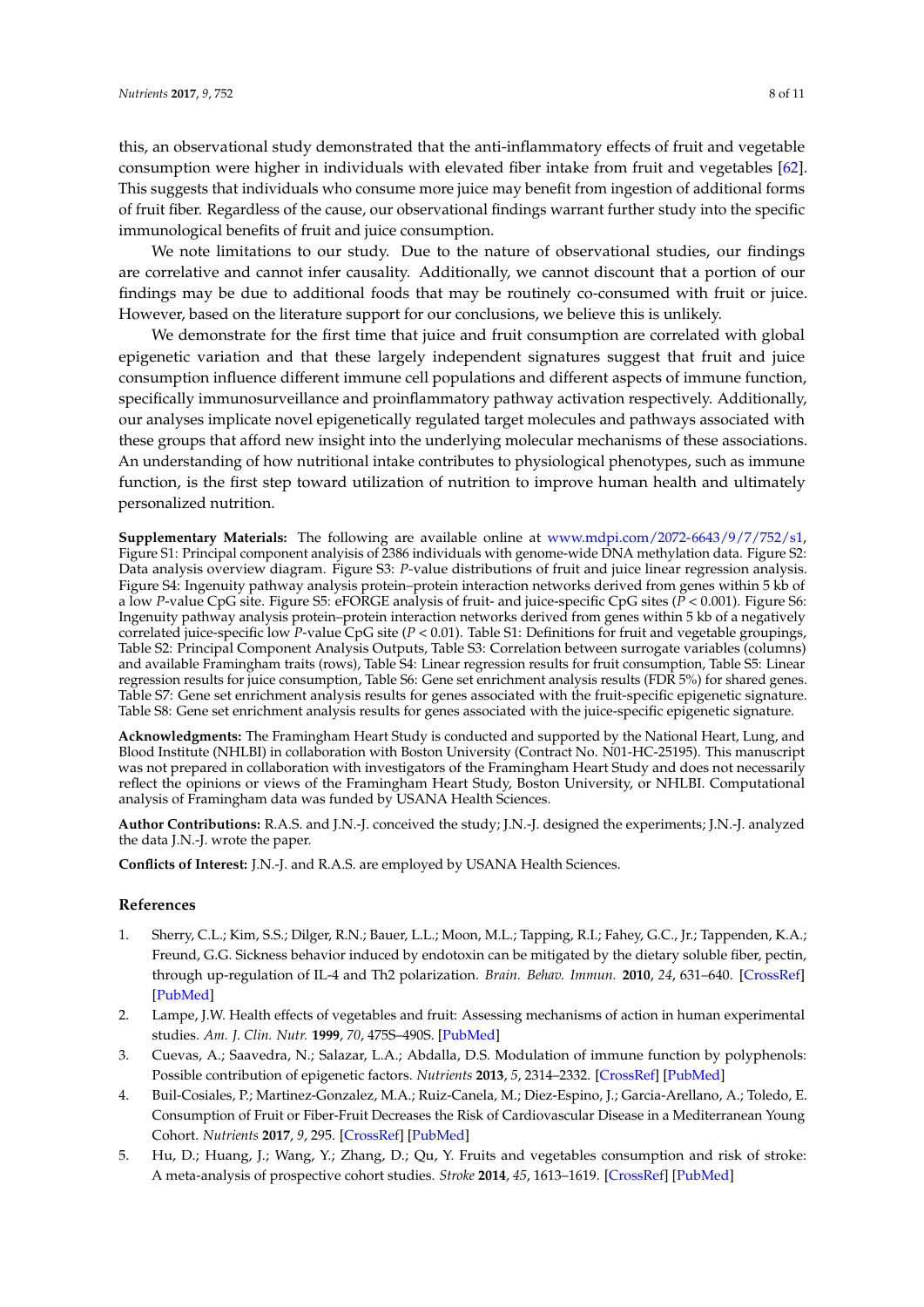- 6. Dauchet, L.; Amouyel, P.; Hercberg, S.; Dallongeville, J. Fruit and vegetable consumption and risk of coronary heart disease: A meta-analysis of cohort studies. *J. Nutr.* **2006**, *136*, 2588–2593. [\[PubMed\]](http://www.ncbi.nlm.nih.gov/pubmed/16988131)
- <span id="page-8-0"></span>7. Dauchet, L.; Amouyel, P.; Dallongeville, J. Fruits, vegetables and coronary heart disease. *Nat. Rev. Cardiol.* **2009**, *6*, 599–608. [\[CrossRef\]](http://dx.doi.org/10.1038/nrcardio.2009.131) [\[PubMed\]](http://www.ncbi.nlm.nih.gov/pubmed/19652655)
- <span id="page-8-1"></span>8. Wang, X.; Ouyang, Y.; Liu, J.; Zhu, M.; Zhao, G.; Bao, W.; Hu, FB. Fruit and vegetable consumption and mortality from all causes, cardiovascular disease, and cancer: Systematic review and dose-response meta-analysis of prospective cohort studies. *BMJ* **2014**, *349*, g4490. [\[CrossRef\]](http://dx.doi.org/10.1136/bmj.g4490) [\[PubMed\]](http://www.ncbi.nlm.nih.gov/pubmed/25073782)
- <span id="page-8-2"></span>9. Genkinger, J.M.; Platz, E.A.; Hoffman, S.C.; Comstock, G.W.; Helzlsouer, K.J. Fruit, vegetable, and antioxidant intake and all-cause, cancer, and cardiovascular disease mortality in a community-dwelling population in Washington County, Maryland. *Am. J. Epidemiol.* **2004**, *160*, 1223–1233. [\[CrossRef\]](http://dx.doi.org/10.1093/aje/kwh339) [\[PubMed\]](http://www.ncbi.nlm.nih.gov/pubmed/15583375)
- <span id="page-8-3"></span>10. Hosseini, B.; Berthon, B.S.; Wark, P.; Wood, L.G. Effects of Fruit and Vegetable Consumption on Risk of Asthma, Wheezing and Immune Responses: A Systematic Review and Meta-Analysis. *Nutrients* **2017**, *9*, 341. [\[CrossRef\]](http://dx.doi.org/10.3390/nu9040341) [\[PubMed\]](http://www.ncbi.nlm.nih.gov/pubmed/28353635)
- <span id="page-8-4"></span>11. Agudo, A.; Cabrera, L.; Amiano, P.; Ardanaz, E.; Barricarte, A.; Berenguer, T.; Chirlaque, M.D.; Dorronsoro, M.; Jakszyn, P.; Larranaga, N.; et al. Fruit and vegetable intakes, dietary antioxidant nutrients, and total mortality in Spanish adults: Findings from the Spanish cohort of the European Prospective Investigation into Cancer and Nutrition (EPIC-Spain). *Am. J. Clin. Nutr.* **2007**, *85*, 1634–1642. [\[PubMed\]](http://www.ncbi.nlm.nih.gov/pubmed/17556703)
- 12. Nicklett, E.J.; Semba, R.D.; Xue, Q.L.; Tian, J.; Sun, K.; Cappola, A.R.; Simonsick, E.M.; Ferrucci, L.; Fried, L.P. Fruit and vegetable intake, physical activity, and mortality in older community-dwelling women. *J. Am. Geriatr. Soc.* **2012**, *60*, 862–868. [\[CrossRef\]](http://dx.doi.org/10.1111/j.1532-5415.2012.03924.x) [\[PubMed\]](http://www.ncbi.nlm.nih.gov/pubmed/22587851)
- <span id="page-8-5"></span>13. Strandhagen, E.; Hansson, P.O.; Bosaeus, I.; Isaksson, B.; Eriksson, H. High fruit intake may reduce mortality among middle-aged and elderly men. The Study of Men Born in 1913. *Eur. J. Clin. Nutr.* **2000**, *54*, 337–341. [\[CrossRef\]](http://dx.doi.org/10.1038/sj.ejcn.1600959) [\[PubMed\]](http://www.ncbi.nlm.nih.gov/pubmed/10745285)
- <span id="page-8-6"></span>14. Muraki, I.; Imamura, F.; Manson, J.E.; Hu, F.B.; Willett, W.C.; van Dam, R.M.; Sun, Q. Fruit consumption and risk of type 2 diabetes: Results from three prospective longitudinal cohort studies. *BMJ* **2013**, *347*, f5001. [\[CrossRef\]](http://dx.doi.org/10.1136/bmj.f5001) [\[PubMed\]](http://www.ncbi.nlm.nih.gov/pubmed/23990623)
- 15. Zheng, Y.; Li, Y.; Huang, T.; Cheng, H.L.; Campos, H.; Qi, L. Sugar-sweetened beverage intake, chromosome 9p21 variants, and risk of myocardial infarction in Hispanics. *Am. J. Clin. Nutr.* **2016**, *103*, 1179–1184. [\[CrossRef\]](http://dx.doi.org/10.3945/ajcn.115.107177) [\[PubMed\]](http://www.ncbi.nlm.nih.gov/pubmed/26961926)
- 16. Loh, D.A.; Moy, F.M.; Zaharan, N.L.; Jalaludin, M.Y.; Mohamed, Z. Sugar-sweetened beverage intake and its associations with cardiometabolic risks among adolescents. *Pediatr. Obes.* **2017**, *12*, e1–e5. [\[CrossRef\]](http://dx.doi.org/10.1111/ijpo.12108) [\[PubMed\]](http://www.ncbi.nlm.nih.gov/pubmed/26843446)
- 17. Yuzbashian, E.; Asghari, G.; Mirmiran, P.; Zadeh-Vakili, A.; Azizi, F. Sugar-sweetened beverage consumption and risk of incident chronic kidney disease: Tehran lipid and glucose study. *Nephrology* **2016**, *21*, 608–616. [\[CrossRef\]](http://dx.doi.org/10.1111/nep.12646) [\[PubMed\]](http://www.ncbi.nlm.nih.gov/pubmed/26439668)
- <span id="page-8-7"></span>18. Shishehbor, F.; Mohammad Shahi, M.; Zarei, M.; Saki, A.; Zakerkish, M.; Shirani, F.; Zare, M. Effects of Concentrated Pomegranate Juice on Subclinical Inflammation and Cardiometabolic Risk Factors for Type 2 Diabetes: A Quasi-Experimental Study. *Int. J. Endocrinol. Metab.* **2016**, *14*, e33835. [\[CrossRef\]](http://dx.doi.org/10.5812/ijem.33835) [\[PubMed\]](http://www.ncbi.nlm.nih.gov/pubmed/27279834)
- <span id="page-8-8"></span>19. Zheng, J.; Zhou, Y.; Li, S.; Zhang, P.; Zhou, T.; Xu, D.P.; Li, H.B. Effects and Mechanisms of Fruit and Vegetable Juices on Cardiovascular Diseases. *Int. J. Mol. Sci.* **2017**, *18*, 555. [\[CrossRef\]](http://dx.doi.org/10.3390/ijms18030555) [\[PubMed\]](http://www.ncbi.nlm.nih.gov/pubmed/28273863)
- <span id="page-8-9"></span>20. Tagtow, A.; Rahavi, E.; Bard, S.; Stoody, E.E.; Casavale, K.; Mosher, A. Coming Together to Communicate the 2015–2020 Dietary Guidelines for Americans. *J. Acad. Nutr. Diet.* **2016**, *116*, 209–212. [\[CrossRef\]](http://dx.doi.org/10.1016/j.jand.2015.12.010) [\[PubMed\]](http://www.ncbi.nlm.nih.gov/pubmed/26822984)
- <span id="page-8-10"></span>21. Kuntz, S.; Kunz, C.; Domann, E.; Wurdemann, N.; Unger, F.; Rompp, A.; Rudloff, S. Inhibition of Low-Grade Inflammation by Anthocyanins after Microbial Fermentation in Vitro. *Nutrients* **2016**, *8*, 411. [\[CrossRef\]](http://dx.doi.org/10.3390/nu8070411) [\[PubMed\]](http://www.ncbi.nlm.nih.gov/pubmed/27384582)
- <span id="page-8-11"></span>22. Lattimer, J.M.; Haub, M.D. Effects of dietary fiber and its components on metabolic health. *Nutrients* **2010**, *2*, 1266–1289. [\[CrossRef\]](http://dx.doi.org/10.3390/nu2121266) [\[PubMed\]](http://www.ncbi.nlm.nih.gov/pubmed/22254008)
- <span id="page-8-12"></span>23. Robertson, K.D. DNA methylation and human disease. *Nat. Rev. Genet.* **2005**, *6*, 597–610. [\[CrossRef\]](http://dx.doi.org/10.1038/nrg1655) [\[PubMed\]](http://www.ncbi.nlm.nih.gov/pubmed/16136652)
- <span id="page-8-13"></span>24. Supic, G.; Jagodic, M.; Magic, Z. Epigenetics: A new link between nutrition and cancer. *Nutr. Cancer* **2013**, *65*, 781–792. [\[CrossRef\]](http://dx.doi.org/10.1080/01635581.2013.805794) [\[PubMed\]](http://www.ncbi.nlm.nih.gov/pubmed/23909721)
- <span id="page-8-14"></span>25. Anderson, O.S.; Sant, K.E.; Dolinoy, D.C. Nutrition and epigenetics: An interplay of dietary methyl donors, one-carbon metabolism and DNA methylation. *J. Nutr. Biochem.* **2012**, *23*, 853–859. [\[CrossRef\]](http://dx.doi.org/10.1016/j.jnutbio.2012.03.003) [\[PubMed\]](http://www.ncbi.nlm.nih.gov/pubmed/22749138)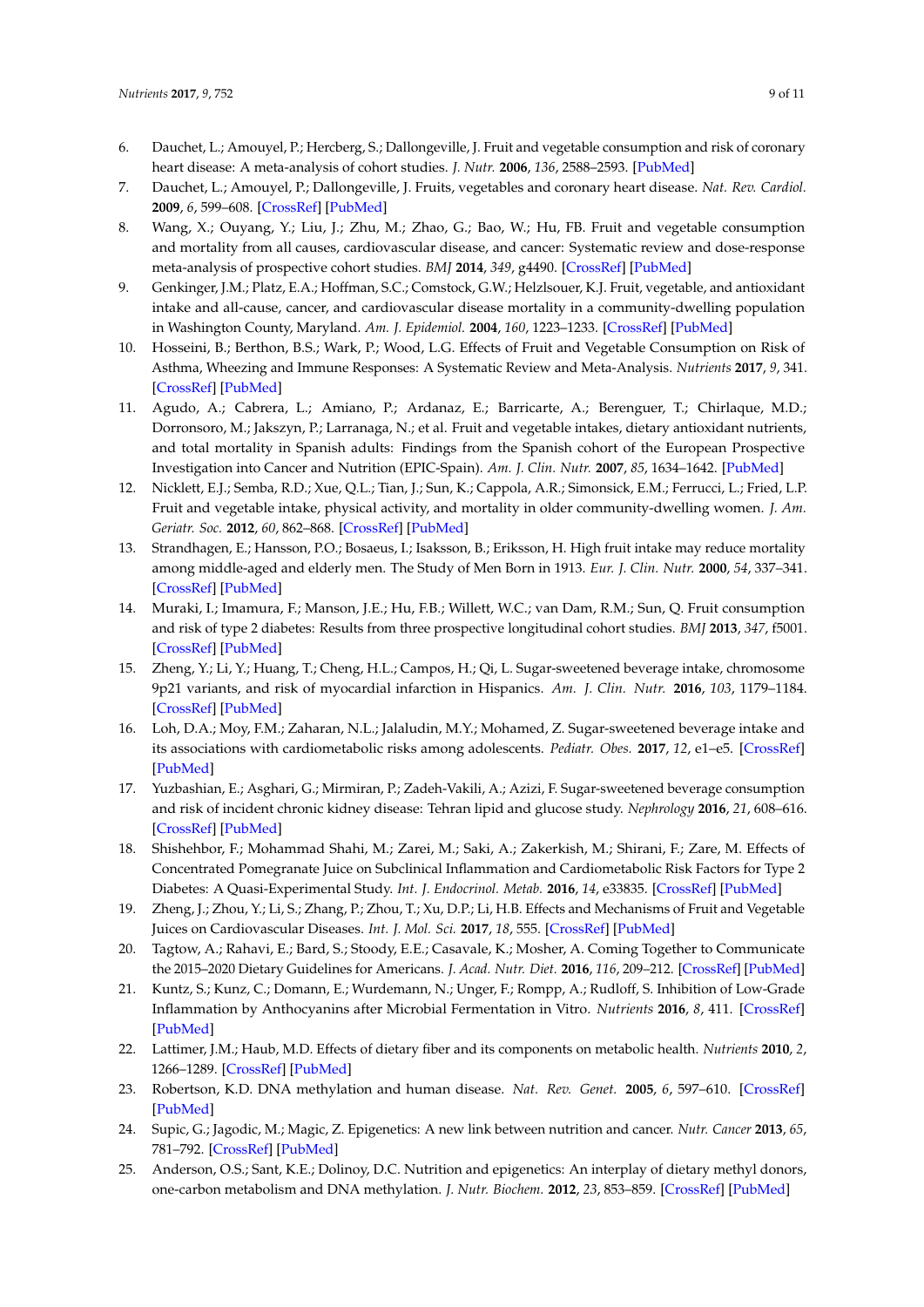- <span id="page-9-0"></span>26. Nicodemus-Johnson, J.; Myers, R.A.; Sakabe, N.J.; Sobreira, D.R.; Hogarth, D.K.; Naureckas, E.T.; Sperling, A.I.; Solway, J.; White, S.R.; Nobrega, M.A.; et al. DNA methylation in lung cells is associated with asthma endotypes and genetic risk. *JCI Insight* **2016**, *1*, e90151. [\[CrossRef\]](http://dx.doi.org/10.1172/jci.insight.90151) [\[PubMed\]](http://www.ncbi.nlm.nih.gov/pubmed/27942592)
- <span id="page-9-18"></span>27. Nicodemus-Johnson, J.; Naughton, K.A.; Sudi, J.; Hogarth, K.; Naurekas, E.T.; Nicolae, D.L.; Sperling, A.I.; Solway, J.; White, S.R.; Ober, C. Genome-Wide Methylation Study Identifies an IL-13-induced Epigenetic Signature in Asthmatic Airways. *Am. J. Respir. Crit. Care Med.* **2016**, *193*, 376–385. [\[CrossRef\]](http://dx.doi.org/10.1164/rccm.201506-1243OC) [\[PubMed\]](http://www.ncbi.nlm.nih.gov/pubmed/26474238)
- <span id="page-9-1"></span>28. Jones, A.; Teschendorff, A.E.; Li, Q.; Hayward, J.D.; Kannan, A.; Mould, T.; West, J.; Zikan, M.; Cibula, D.; Fiegl, H.; et al. Role of DNA methylation and epigenetic silencing of HAND2 in endometrial cancer development. *PLoS Med.* **2013**, *10*, e1001551. [\[CrossRef\]](http://dx.doi.org/10.1371/journal.pmed.1001551) [\[PubMed\]](http://www.ncbi.nlm.nih.gov/pubmed/24265601)
- <span id="page-9-2"></span>29. Tremblay, B.L.; Guenard, F.; Rudkowska, I.; Lemieux, S.; Couture, P.; Vohl, M.C. Epigenetic changes in blood leukocytes following an omega-3 fatty acid supplementation. *Clin. Epigenet.* **2017**, *9*. [\[CrossRef\]](http://dx.doi.org/10.1186/s13148-017-0345-3) [\[PubMed\]](http://www.ncbi.nlm.nih.gov/pubmed/28450971)
- <span id="page-9-3"></span>30. Bae, S.; Ulrich, C.M.; Bailey, L.B.; Malysheva, O.; Brown, E.C.; Maneval, D.R.; Neuhouser, M.L.; Cheng, T.Y.; Miller, J.W.; Zheng, Y.; et al. Impact of folic acid fortification on global DNA methylation and one-carbon biomarkers in the Women's Health Initiative Observational Study cohort. *Epigenetics* **2014**, *9*, 396–403. [\[CrossRef\]](http://dx.doi.org/10.4161/epi.27323) [\[PubMed\]](http://www.ncbi.nlm.nih.gov/pubmed/24300587)
- <span id="page-9-4"></span>31. Bishop, K.S.; Ferguson, L.R. The interaction between epigenetics, nutrition and the development of cancer. *Nutrients* **2015**, *7*, 922–947. [\[CrossRef\]](http://dx.doi.org/10.3390/nu7020922) [\[PubMed\]](http://www.ncbi.nlm.nih.gov/pubmed/25647662)
- <span id="page-9-5"></span>32. Kannel, W.B.; Feinleib, M.; McNamara, P.M.; Garrison, R.J.; Castelli, W.P. An investigation of coronary heart disease in families. The Framingham offspring study. *Am. J. Epidemiol.* **1979**, *110*, 281–290. [\[CrossRef\]](http://dx.doi.org/10.1093/oxfordjournals.aje.a112813) [\[PubMed\]](http://www.ncbi.nlm.nih.gov/pubmed/474565)
- <span id="page-9-6"></span>33. Posner, B.M.; Martin-Munley, S.S.; Smigelski, C.; Cupples, L.A.; Cobb, J.L.; Schaefer, E.; Miller, D.R.; D'Agostino, R.B. Comparison of techniques for estimating nutrient intake: The Framingham Study. *Epidemiology* **1992**, *3*, 171–177. [\[CrossRef\]](http://dx.doi.org/10.1097/00001648-199203000-00016) [\[PubMed\]](http://www.ncbi.nlm.nih.gov/pubmed/1576223)
- <span id="page-9-7"></span>34. Rimm, E.B.; Giovannucci, E.L.; Stampfer, M.J.; Colditz, G.A.; Litin, L.B.; Willett, W.C. Reproducibility and validity of an expanded self-administered semiquantitative food frequency questionnaire among male health professionals. *Am. J. Epidemiol.* **1992**, *135*, 1114–1126; discussion 1127–1136. [\[CrossRef\]](http://dx.doi.org/10.1093/oxfordjournals.aje.a116211) [\[PubMed\]](http://www.ncbi.nlm.nih.gov/pubmed/1632423)
- <span id="page-9-8"></span>35. Bibikova, M.; Barnes, B.; Tsan, C.; Ho, V.; Klotzle, B.; Le, J.M.; Delano, D.; Zhang, L.; Schroth, G.P.; Gunderson, K.L.; et al. High density DNA methylation array with single CpG site resolution. *Genomics* **2011**, *98*, 288–295. [\[CrossRef\]](http://dx.doi.org/10.1016/j.ygeno.2011.07.007) [\[PubMed\]](http://www.ncbi.nlm.nih.gov/pubmed/21839163)
- <span id="page-9-9"></span>36. Banovich, N.E.; Lan, X.; McVicker, G.; van de Geijn, B.; Degner, J.F.; Blischak, J.D.; Roux, J.; Pritchard, J.K.; Gilad, Y. Methylation QTLs are associated with coordinated changes in transcription factor binding, histone modifications, and gene expression levels. *PLoS Genet.* **2014**, *10*, e1004663. [\[CrossRef\]](http://dx.doi.org/10.1371/journal.pgen.1004663) [\[PubMed\]](http://www.ncbi.nlm.nih.gov/pubmed/25233095)
- <span id="page-9-10"></span>37. Aryee, M.J.; Jaffe, A.E.; Corrada-Bravo, H.; Ladd-Acosta, C.; Feinberg, A.P.; Hansen, K.D.; Irizarry, R.A. Minfi: A flexible and comprehensive Bioconductor package for the analysis of Infinium DNA methylation microarrays. *Bioinformatics* **2014**, *30*, 1363–1369. [\[CrossRef\]](http://dx.doi.org/10.1093/bioinformatics/btu049) [\[PubMed\]](http://www.ncbi.nlm.nih.gov/pubmed/24478339)
- <span id="page-9-11"></span>38. Maksimovic, J.; Gordon, L.; Oshlack, A. SWAN: Subset-quantile within array normalization for illumina infinium HumanMethylation450 BeadChips. *Genome Biol.* **2012**, *13*, R44. [\[CrossRef\]](http://dx.doi.org/10.1186/gb-2012-13-6-r44) [\[PubMed\]](http://www.ncbi.nlm.nih.gov/pubmed/22703947)
- <span id="page-9-12"></span>39. Mendelson, M.M.; Marioni, R.E.; Joehanes, R.; Liu, C.; Hedman, A.K.; Aslibekyan, S.; Demerath, E.W.; Guan, W.; Zhi, D.; Yao, C.; et al. Association of Body Mass Index with DNA Methylation and Gene Expression in Blood Cells and Relations to Cardiometabolic Disease: A Mendelian Randomization Approach. *PLoS Med.* **2017**, *14*, e1002215. [\[CrossRef\]](http://dx.doi.org/10.1371/journal.pmed.1002215) [\[PubMed\]](http://www.ncbi.nlm.nih.gov/pubmed/28095459)
- <span id="page-9-13"></span>40. Johnson, W.E.; Li, C.; Rabinovic, A. Adjusting batch effects in microarray expression data using empirical Bayes methods. *Biostatistics* **2007**, *8*, 118–127. [\[CrossRef\]](http://dx.doi.org/10.1093/biostatistics/kxj037) [\[PubMed\]](http://www.ncbi.nlm.nih.gov/pubmed/16632515)
- <span id="page-9-14"></span>41. Leek, J.T.; Storey, J.D. Capturing heterogeneity in gene expression studies by surrogate variable analysis. *PLoS Genet.* **2007**, *3*, 1724–1735. [\[CrossRef\]](http://dx.doi.org/10.1371/journal.pgen.0030161) [\[PubMed\]](http://www.ncbi.nlm.nih.gov/pubmed/17907809)
- <span id="page-9-15"></span>42. Liang, L.; Cookson, W.O. Grasping nettles: Cellular heterogeneity and other confounders in epigenome-wide association studies. *Hum. Mol. Genet.* **2014**, *23*, R83–R88. [\[CrossRef\]](http://dx.doi.org/10.1093/hmg/ddu284) [\[PubMed\]](http://www.ncbi.nlm.nih.gov/pubmed/24927738)
- <span id="page-9-16"></span>43. Ritchie, M.E.; Phipson, B.; Wu, D.; Hu, Y.; Law, C.W.; Shi, W.; Smyth, G.K. limma powers differential expression analyses for RNA-sequencing and microarray studies. *Nucleic Acids Res.* **2015**, *43*, e47. [\[CrossRef\]](http://dx.doi.org/10.1093/nar/gkv007) [\[PubMed\]](http://www.ncbi.nlm.nih.gov/pubmed/25605792)
- <span id="page-9-17"></span>44. Breeze, C.E.; Paul, D.S.; van Dongen, J.; Butcher, L.M.; Ambrose, J.C.; Barrett, J.E.; Lowe, R.; Rakyan, V.K.; Iotchkova, V.; Frontini, M.; et al. eFORGE: A Tool for Identifying Cell Type-Specific Signal in Epigenomic Data. *Cell Rep.* **2016**, *17*, 2137–2150. [\[CrossRef\]](http://dx.doi.org/10.1016/j.celrep.2016.10.059) [\[PubMed\]](http://www.ncbi.nlm.nih.gov/pubmed/27851974)